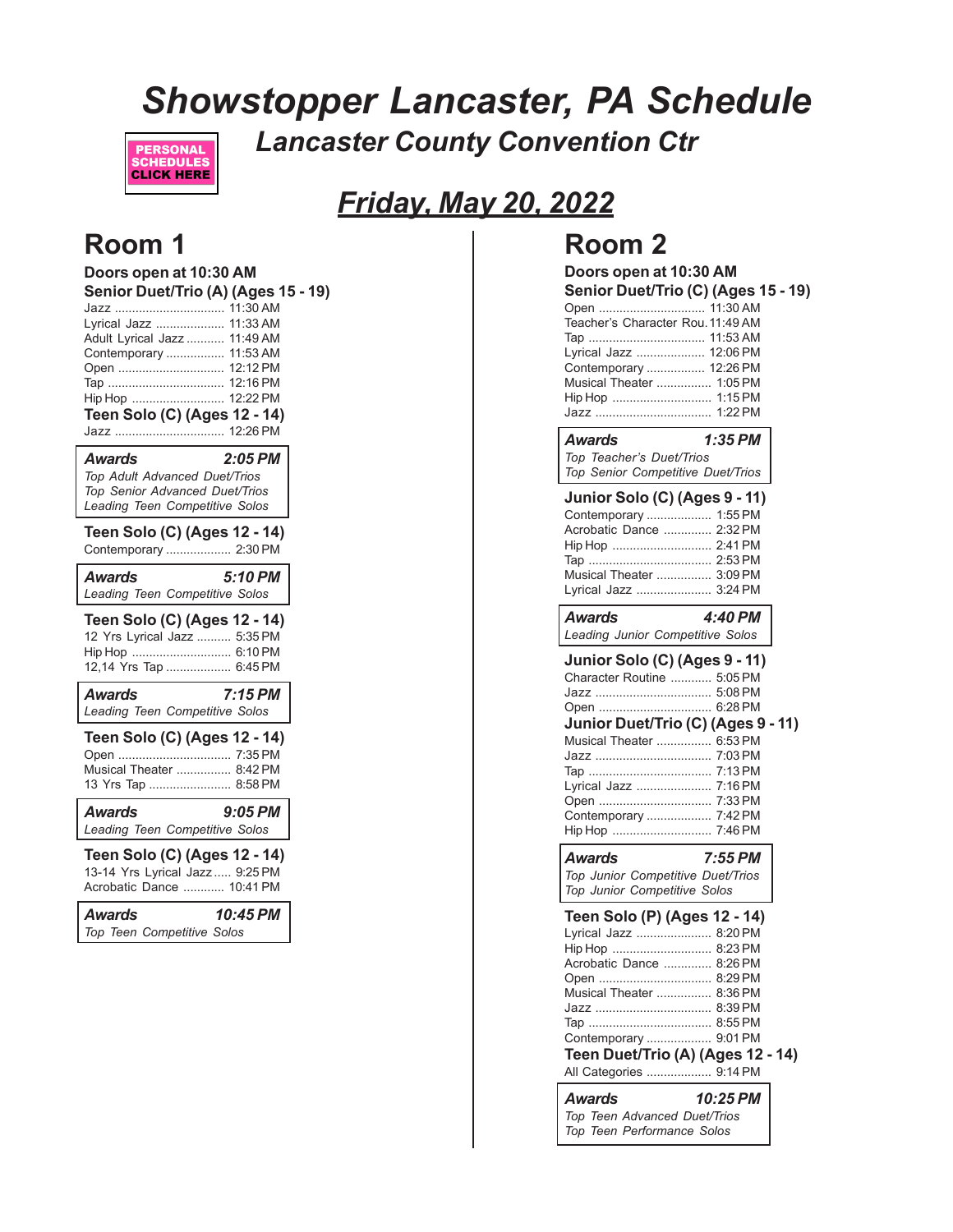# *Saturday, May 21, 2022*

# **Room 1**

**Doors open at 7:00 AM Junior Small Groups (P) (Ages 9 - 11)** All Categories ................... 8:00 AM **Mini Small Groups (P) & (A) (Ages 8 & Under)** All Categories ................... 8:34 AM **Junior/Mini Large Groups (P) (Ages 11 & Under)** All Categories ................... 9:38 AM **Mini Small Groups (C) (Ages 8 & Under)** All Categories ................... 9:53 AM **Mini Large Groups (A) (Ages 8 & Under)**

Jazz ................................ 10:31 AM

#### *Awards 10:40 AM*

*Top Junior Performance Large Groups Top Junior Performance Small Groups Top Mini Advanced Large Groups Top Mini Small Groups Top Mini Performance Large Groups*

**Mini Large Groups (C) (Ages 8 & Under)** All Categories ................. 11:15 AM **Junior Small Groups (A) & (C) (Ages 9 - 11)** All Categories ................. 11:37 AM **Junior Super Groups (C) (Ages 9 - 11)** All Categories ................... 1:53 PM

*Awards 2:10 PM*

*Top Junior Advanced Small Groups Top Junior Competitive Small Groups Top Junior Competitive Super Groups Top Mini Competitive Large Groups*

**Junior Large Groups (A) & (C) (Ages 9 - 11)**

All Categories ................... 2:40 PM **Junior Production Groups (Ages 9 - 11)**

Production ......................... 4:33 PM

*Awards 4:45 PM*

*Top Junior Advanced Large Groups Top Junior Competitive Large Groups Top Junior Competitive Production Groups*

**Teen Small Groups (A) & (C) (Ages 12 - 14)**

All Categories ................... 5:10 PM

*Awards 8:25 PM Top Teen Advanced Small Groups Top Teen Competitive Small Groups*

**Teen Large Groups (C) (Ages 12 - 14)**

| Top Teen Competitive Large Groups |
|-----------------------------------|
| 10:50 PM<br><b>Awards</b>         |
|                                   |
|                                   |
| Acrobatic Dance  10:14 PM         |
| Musical Theater  10:03 PM         |
| Hip Hop  9:51 PM                  |
| Contemporary  9:36 PM             |
|                                   |
| Lyrical Jazz  8:55 PM             |

### **Room 2**

| Doors open at 7:00 AM<br>Senior Solo (C) (Ages 15 - 19)<br>Musical Theater  8:35 AM<br>Jazz  8:51 AM<br>Pointe  10:08 AM                                                                                                                                                                           |  |
|----------------------------------------------------------------------------------------------------------------------------------------------------------------------------------------------------------------------------------------------------------------------------------------------------|--|
| Awards<br>10:15 AM<br>Leading Senior Competitive Solos                                                                                                                                                                                                                                             |  |
| <b>Senior Solo (C) (Ages 15 - 19)</b><br>Hip Hop  10:35 AM<br>Contemporary  10:47 AM                                                                                                                                                                                                               |  |
| $1:35$ PM<br>Awards<br>Leading Senior Competitive Solos                                                                                                                                                                                                                                            |  |
| Senior Solo (C) (Ages 15 - 19)<br>Lyrical Jazz  2:00 PM<br>Open  3:55 PM<br>Ballet  5:18 PM<br>Senior Duet/Trio (P) (Ages 15 - 19)<br>Contemporary  5:21 PM<br>Lyrical Jazz  5:28 PM<br><b>Awards</b><br>5:30 PM                                                                                   |  |
| Top Senior Competitive Solos<br>Top Senior Performance Duet/Trios                                                                                                                                                                                                                                  |  |
| Teen Duet/Trio (P) (Ages 12 - 14)<br>Character Routine  5:55 PM<br>Musical Theater  5:58 PM<br>Jazz  6:01 PM<br>Open  6:08 PM<br>Junior Solo (A) (Ages 9 - 11)<br>Hip Hop  6:11 PM<br>Jazz  6:17 PM<br>Lyrical Jazz  6:51 PM<br>Musical Theater  7:35 PM<br>Contemporary  7:38 PM<br>Open  7:47 PM |  |
| 8:00 PM<br><b>Awards</b><br>Top Junior Advanced Solos<br>Top Teen Performance Duet/Trios                                                                                                                                                                                                           |  |
| Teen Solo (A) (Ages 12 - 14)<br>Тар …………………………… 8:20 PM<br>Lyrical Jazz  8:26 PM<br>Acrobatic Dance  9:17 PM<br>Jazz  9:24 PM<br>Hip Hop  9:36 PM<br>Contemporary  9.40 PM<br>Open  9:59 PM                                                                                                        |  |
| <b>Awards</b><br>10:25 PM<br>Top Teen Advanced Solos                                                                                                                                                                                                                                               |  |